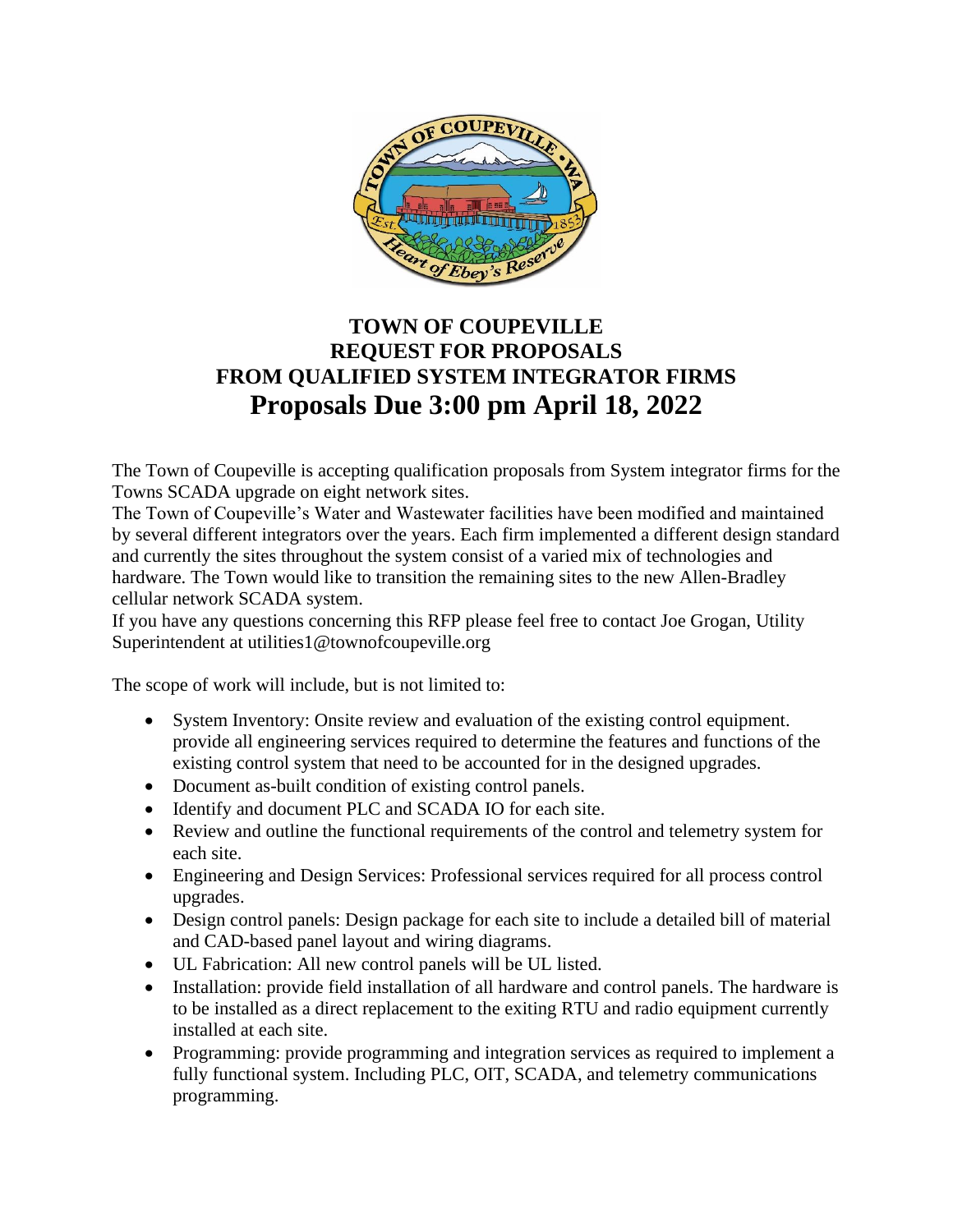- Cellular network deployment: provide the required coordination with wireless providers to expand the existing cellular telemetry network for the Town of Coupeville. provide the required technical and administrative coordination to build the network and activate all supplied equipment.
- Startup Testing and Commissioning: provide operational testing as required to demonstrate a fully functional system.
- Training: provide operator and maintenance staff training for all hardware and software system upgrades.
- Warranty: minimum 1-year comprehensive materials and labor warranty for all equipment and services.

### **Submission Guidelines and Requirements**

- All firms or individuals submitting a proposal must be licensed and bonded and ensure compliance with all laws, rules, codes, ordinances, and licensing requirements that are applicable to the conduct of its business, including those of Federal, State and local agencies having jurisdiction and authority.
- Include a signed cover letter from the person who will have contract authority over this proposal explaining your interest and include contact information for that person and the company.
- Include company background and experience, working on similar municipal projects.
- Include information and the availability of system integrators and the office location they would be traveling from.
- Include an example of a SCADA system upgrade or similar work product completed in the past three years.
- Include contact information for two references from jobs completed in the prior 12 months.

# **Proposals must be received by 3:00 pm April 18, 2022**

#### *Proposals should be mailed to:*

Town of Coupeville Attn: SCADA Upgrade Proposal PO Box 725 Coupeville, WA 98239

#### **or**

## *Dropped off in-person, in a sealed envelope:*

Town of Coupeville Attn: SCADA Upgrade Proposal 4 NE Seventh Coupeville, WA 98239